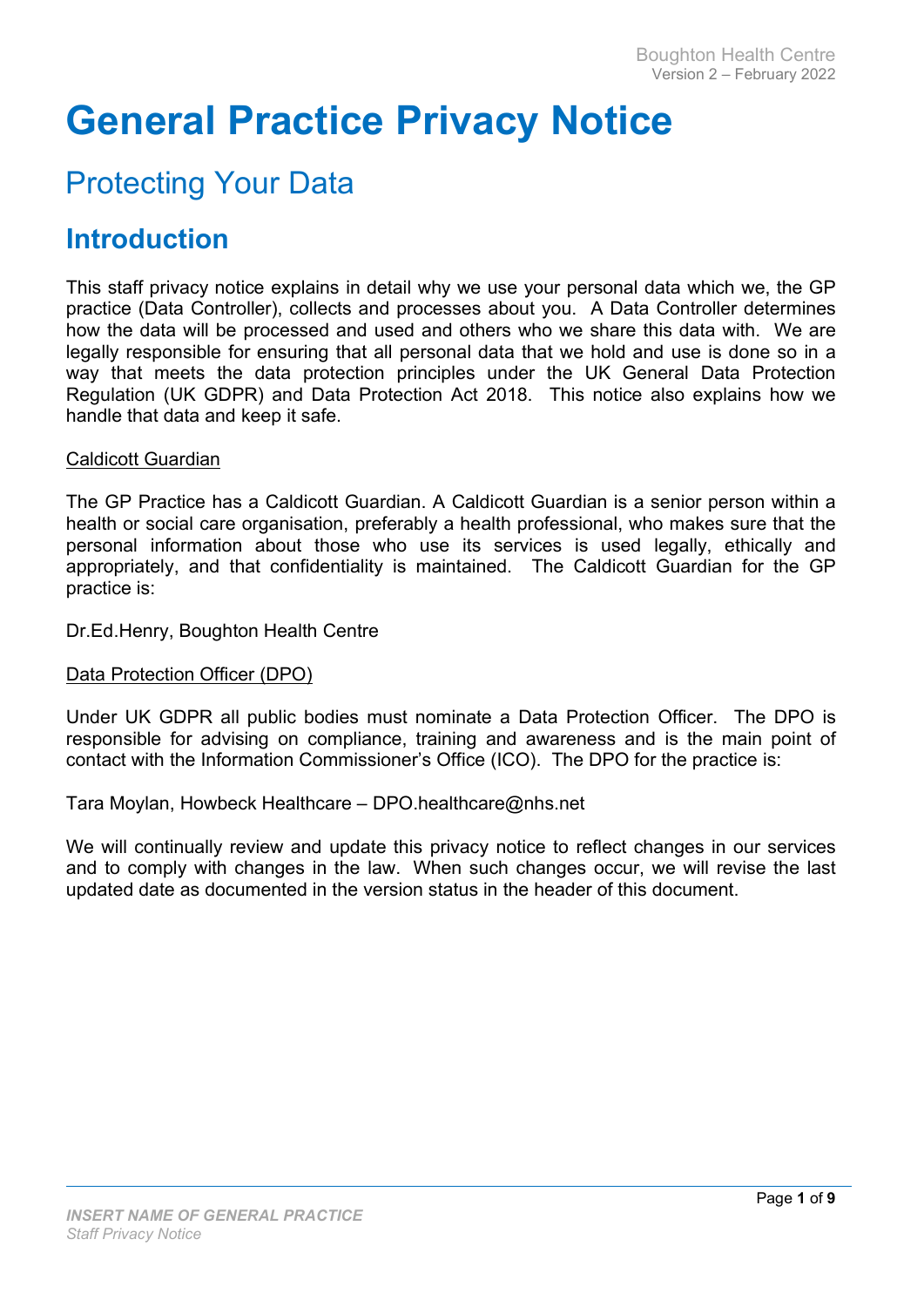### Definition of Data Types

We use the following types of information / data:

#### Personal Data

This contains details that identify individuals even from one data item or a combination of data items. The following are demographic data items that are considered identifiable such as name, address, NHS Number, full postcode, date of birth. Under UK GDPR, this now includes location data and online identifiers.

#### Special categories of data (previously known as sensitive data)

This is personal data consisting of information as to: race, ethnic origin, political opinions, health, religious beliefs, trade union membership, sexual life and previous criminal convictions. Under UK GDPR, this now includes biometric data and genetic data.

#### Personal Confidential Data (PCD)

This term came from the Caldicott review undertaken in 2013 and describes personal information about identified or identifiable individuals, which should be kept private or secret. It includes personal data and special categories of data but it is adapted to include dead as well as living people and 'confidential' includes both information 'given in confidence' and 'that which is owed a duty of confidence'.

#### Pseudonymised Data or Coded Data

Individual-level information where individuals can be distinguished by using a coded reference, which does not reveal their 'real world' identity. When data has been pseudonymised it still retains a level of detail in the replaced data by use of a key / code or pseudonym that should allow tracking back of the data to its original state.

#### Anonymised Data

This is data about individuals but with all identifying details removed. Data can be considered anonymised when it does not allow identification of the individuals to whom it relates, and it is not possible that any individual could be identified from the data by any further processing of that data or by processing it together with other information which is available or likely to be available.

#### Aggregated Data

This is statistical information about multiple individuals that has been combined to show general trends or values without identifying individuals within the data.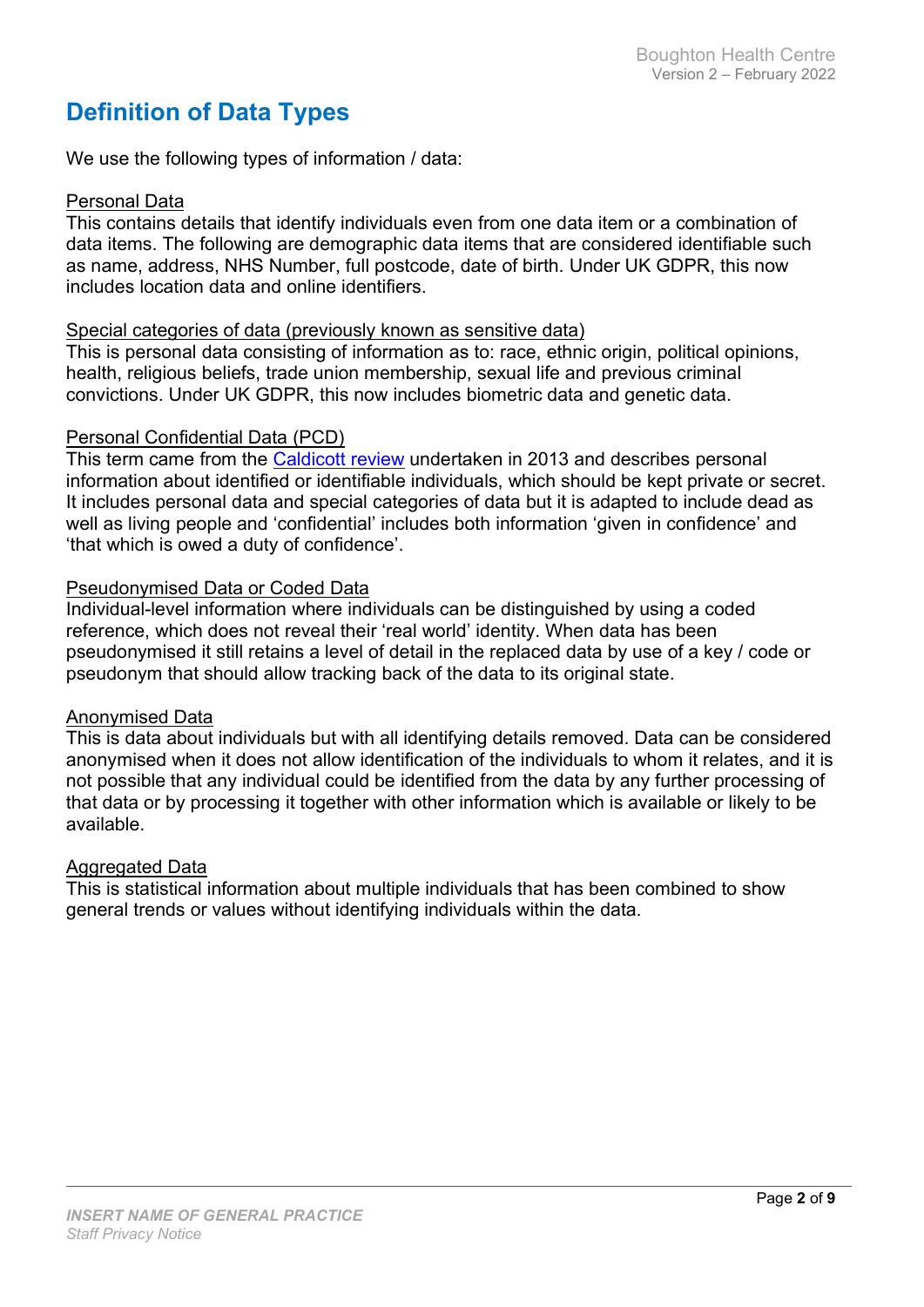#### Who we are

Boughton Health Centre employs more than 35 people operating from our Chester premises on Hoole Lane.

Our Practice is registered with the Information Commissioner's Office (ICO) to process personal and special categories of information under the Data Protection Act 2018 and our registration number is Z6227067

For further information please refer to the 'About US' page on our website: Boughtonhealthcentre.co.uk

### Why we collect personal information about you

The Practice collects stores and processes personal information about prospective, current and former staff to ensure compliance with legal and/or industry requirements.

#### What is our legal basis for processing your personal information?

Processing of employee personal information is necessary for the purposes of carrying out the obligations and exercising specific rights of the data controller (the Practice) or of the data subject in the field of employment and social security and social protection law in so far as it is authorised by Union or Member State law or a collective agreement pursuant to Member State law providing for appropriate safeguards for the fundamental rights and the interests of the data subject;

The Practice does not require explicit consent of staff or workers to process their personal data if the purpose falls within the legal basis detailed above.

For further information on this legislation please visit: http://www.legislation.gov.uk/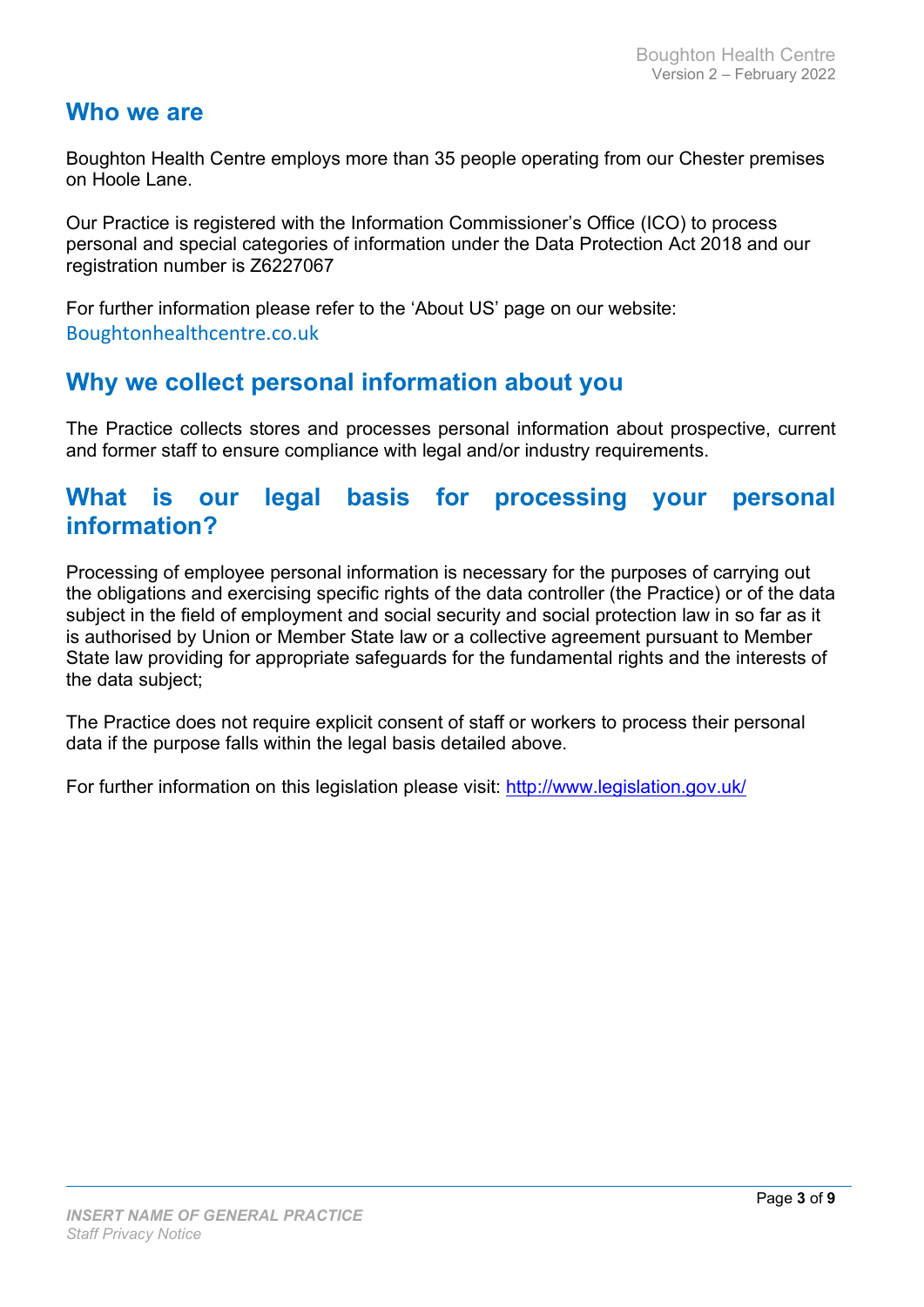#### What personal information do we need to collect about you and how do we obtain it?

Personal information about you will largely be collected directly from you during your recruitment and employment. Personal information may also be collected from healthcare professionals in certain circumstances, through national checks such as DBS etc.

In order to carry out our activities and obligations as an employer we handle data in relation to:

- Personal demographics (including gender, race, ethnicity, sexual orientation, religion)
- Contact details such as names, addresses, telephone numbers and emergency contact(s)
- Employment records (including professional membership, references and proof of eligibility to work in the UK and security checks)
- Bank details
- **•** Pension details
- Occupational health information (medical information including physical health or mental condition )
- Information relating to health and safety
- Trade union membership
- Practice Directors / membership
- Offences (including alleged offences), criminal proceedings, outcomes and sentences
- Employment Tribunal applications, complaints, accidents, and incident details

Other areas where we may process your personal data:

- In some cases, phone calls may be recorded for training and information purposes
- Closed Circuit Television (CCTV). We use CCTV systems at the Practice for prevention of criminal activity and to reduce fear of crime for staff and our service users.

### What do we do with your personal information/ What we may do with your personal information?

Your personal information is processed for the purposes of:

- Staff administration and management (including payroll and performance)
- Pensions administration
- Business management and planning
- Accounting and Auditing
- Accounts and records
- **Education**
- Health administration and services
- Information and databank administration
- Crime prevention and prosecution of offenders
- Sharing and matching of personal information for national fraud initiative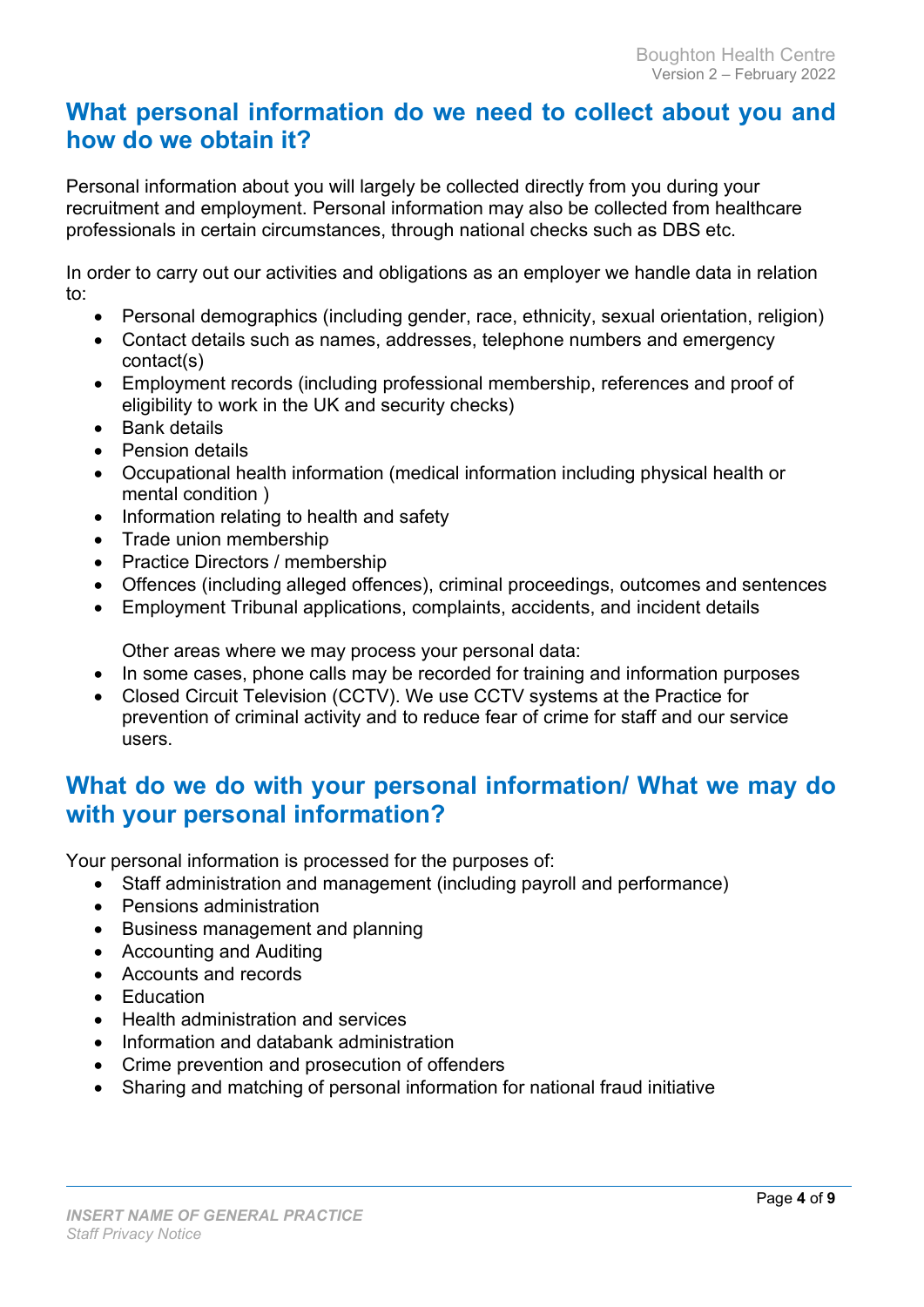### Who do we share your personal information with and why?

We will not routinely disclose any information about you without your express permission. However, in order to enable effective staff administration and comply with our obligations as your employer, we will share the information which you provide during the course of your employment (including the recruitment process) with the NHS Business Services Authority for maintaining your employment records, held on secure, restricted access systems controlled by MLCSU.

Any disclosures of personal data are always made on a case-by-case basis, using the minimum personal data necessary for the specific purpose and circumstances and with the appropriate security controls in place. Personal Information is only shared with those agencies and bodies who have a "need to know" or where you have consented to the disclosure of your personal data to such persons.

Where possible, we will always look to anonymise/ pseudonymise your personal information so as to protect confidentiality, unless there is a legal basis that permits us to use it, and will only ever use/ share the minimum information necessary. However, there are occasions where the Practice is required by law to share information provided to us with other bodies responsible for auditing or administering public funds, in order to prevent and detect fraud.

For any request to transfer your data internationally outside the UK/EU we will make sure that an adequate level of protection can be satisfied before the transfer.

There are a number of circumstances where we must or can share information about you to comply or manage with:

- Disciplinary/ investigation processes; including referrals to Professional Bodies, e.g. NMC and GMC;
- Legislative and/or statutory requirements;
- A Court Orders which may have been imposed on us;
- NHS Counter Fraud requirements;
- Request for information from the police and other law enforcement agencies for the prevention and detection of crime and/or fraud if the crime is of a serious nature.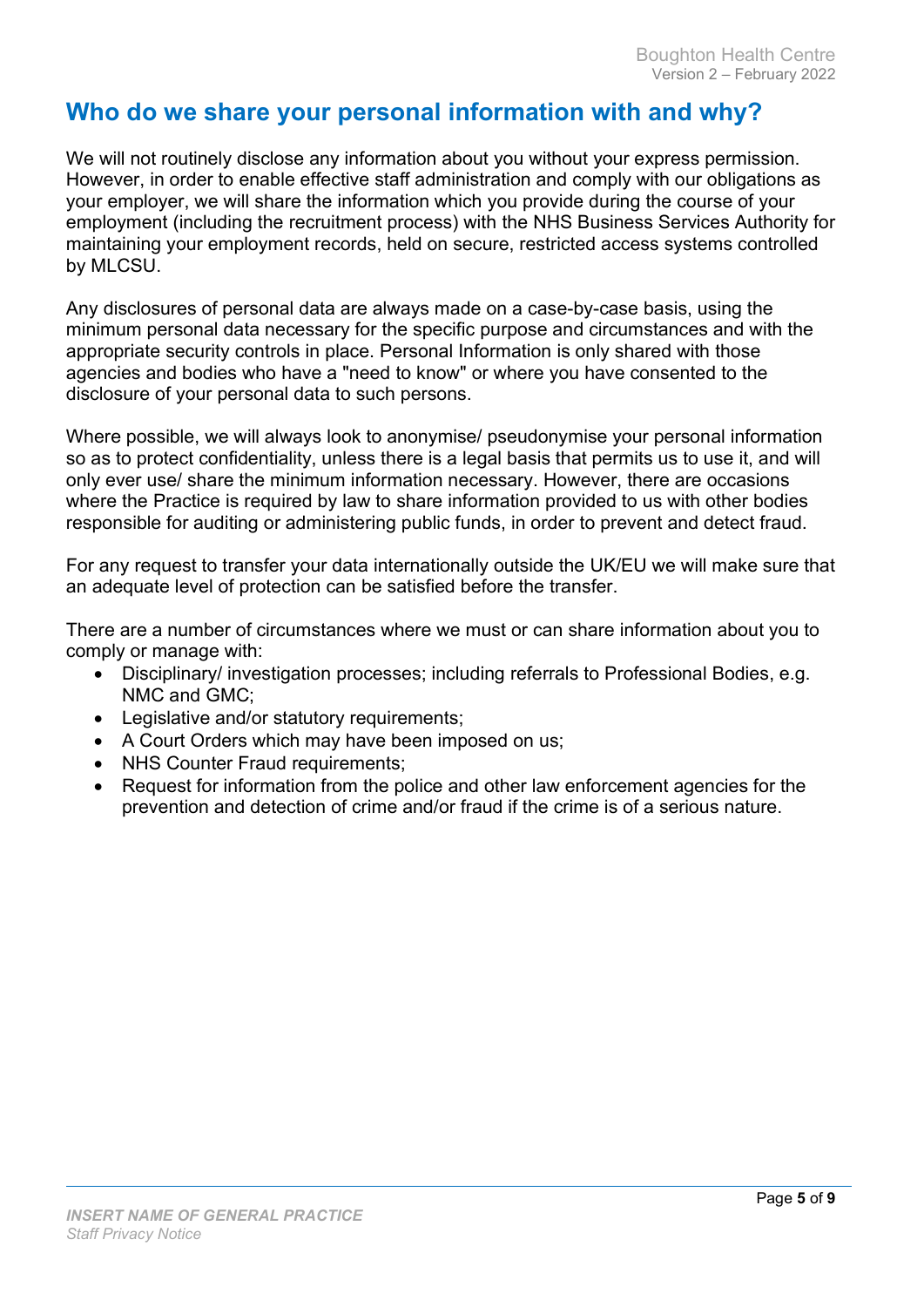### How we maintain your records

Your personal information is held in both paper and electronic forms for specified periods of time as set out in the NHS Records Management 2021 and National Archives Requirements. We hold and process your information in accordance with UK GDPR & the Data Protection Act 2018.

In addition, everyone working for the NHS must comply with the Common Law Duty of Confidentiality and various national and professional standards and requirements. We have a duty to:

- Maintain full and accurate records of your information.
- Keep records about you confidential and secure.
- Provide information in a format that is accessible to you.

Use of Email - The Practice may provide the option to communicate with staff via email. Please be aware that the Practice cannot guarantee the security of this information whilst in transit, and by requesting this service you are accepting this risk.

#### How we protect your personal data

We will use the information in a manner that conforms to the UK General Data Protection Regulations (UK GDPR) and Data Protection Act 2018. The information you provide will be subject to rigorous measures and procedures to make sure it can't be seen, accessed or disclosed to any inappropriate persons. We have an Information Governance Framework that explains the approach within the GP practice, our commitments and responsibilities to your privacy and cover a range of information and technology security areas.

Our IT Services provider, MLCSU, regularly monitor our system for potential vulnerabilities and attacks and look to always ensure security is strengthened.

All our staff have received up to date data security and protection training. They are obliged in their employment contracts to uphold confidentiality, and may face disciplinary procedures if they do not do so. We have incident reporting and management processes in place for reporting any data breaches or incidents. We learn from such events to help prevent further issues and inform patients of breaches when required.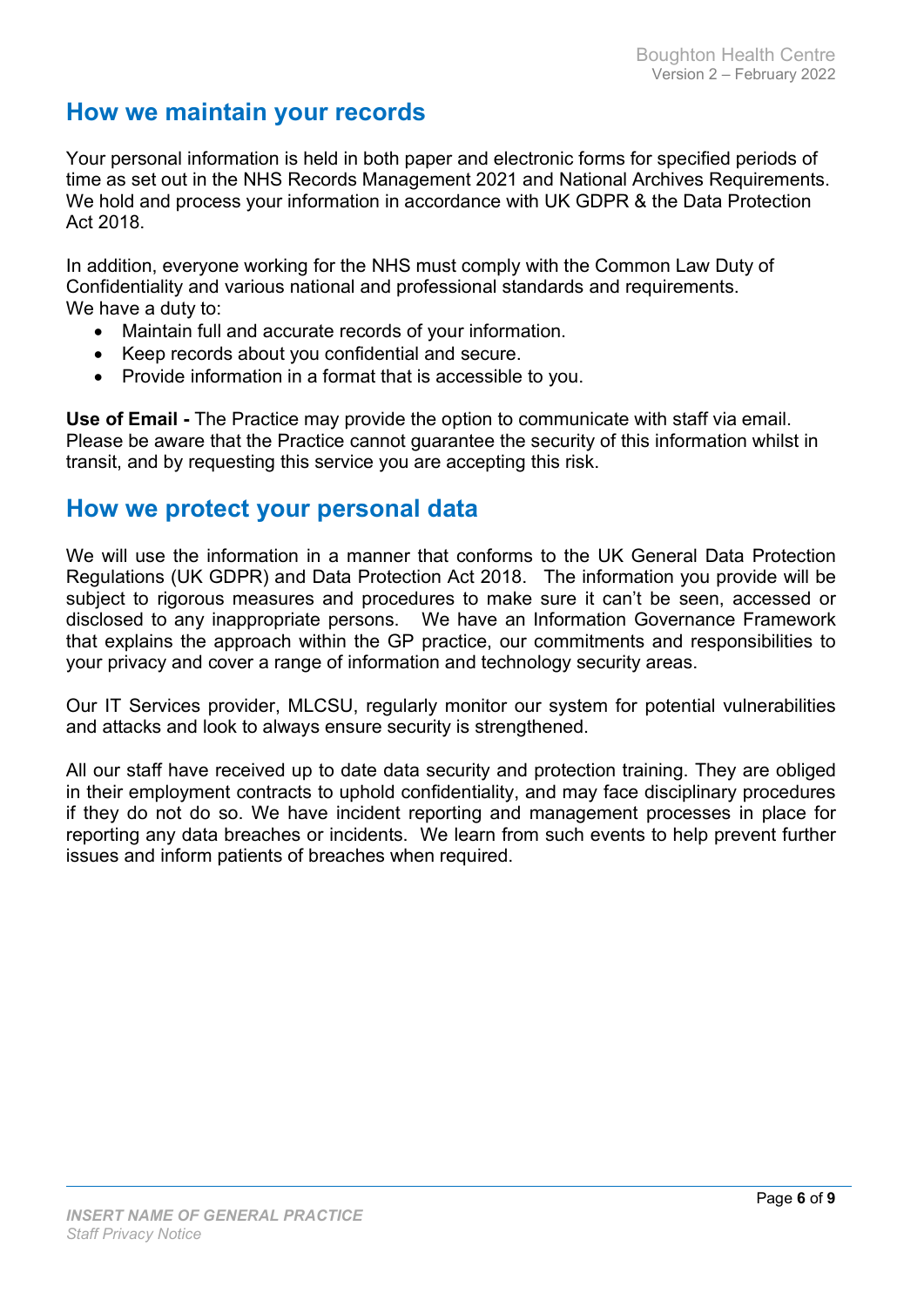### How long do we keep your personal data?

Whenever we collect or process your data, we will only keep it for as long as is necessary for the purpose it was collected. For a GP practice, we comply with the Records Management NHS Code of Practice 2021 . Following this time, the records are securely destroyed if stored on paper, deleted on the electronic health record system or archived for research purposes where this applies.

#### **Destruction**

This will only happen following a review of the information at the end of its retention period. Where data has been identified for disposal we have the following responsibilities:

- to ensure that information held in manual form is destroyed using a cross cut shredder or contracted to a reputable confidential waste company Fresco Environmental Ltd that complies with European Standard EN15713 and obtain certificates of destruction.
- to ensure that electronic storage media used to hold or process information are destroyed or overwritten to national standards.

#### What are your rights over your personal data?

You have the following rights over your data we hold:

Subject Access Rights

You can request access to and or copies of personal data the practice holds about you, free of charge (subject to exemptions) and provided to you within 1 calendar month. We request that you provide us with adequate information in writing to process your request such as full name, address, date of birth, NHS number and details of your request and documents to verify your identity so we can process the request efficiently. On processing a request, there may be occasions when information may be withheld if the practice believes that releasing the information to you could cause serious harm to your physical or mental health. Information may also be withheld if another person (i.e. third party) is identified in the record, and they do not want their information disclosed to you.

To request a copy or request access to information we hold about you and / or to request information to be corrected if it is inaccurate, please contact:

Rachel Kennouche

Email: boughton.healthcentre@nhs.net

Postal Address: Boughton Health Centre, Hoole Lane, Chester, CH2 3DP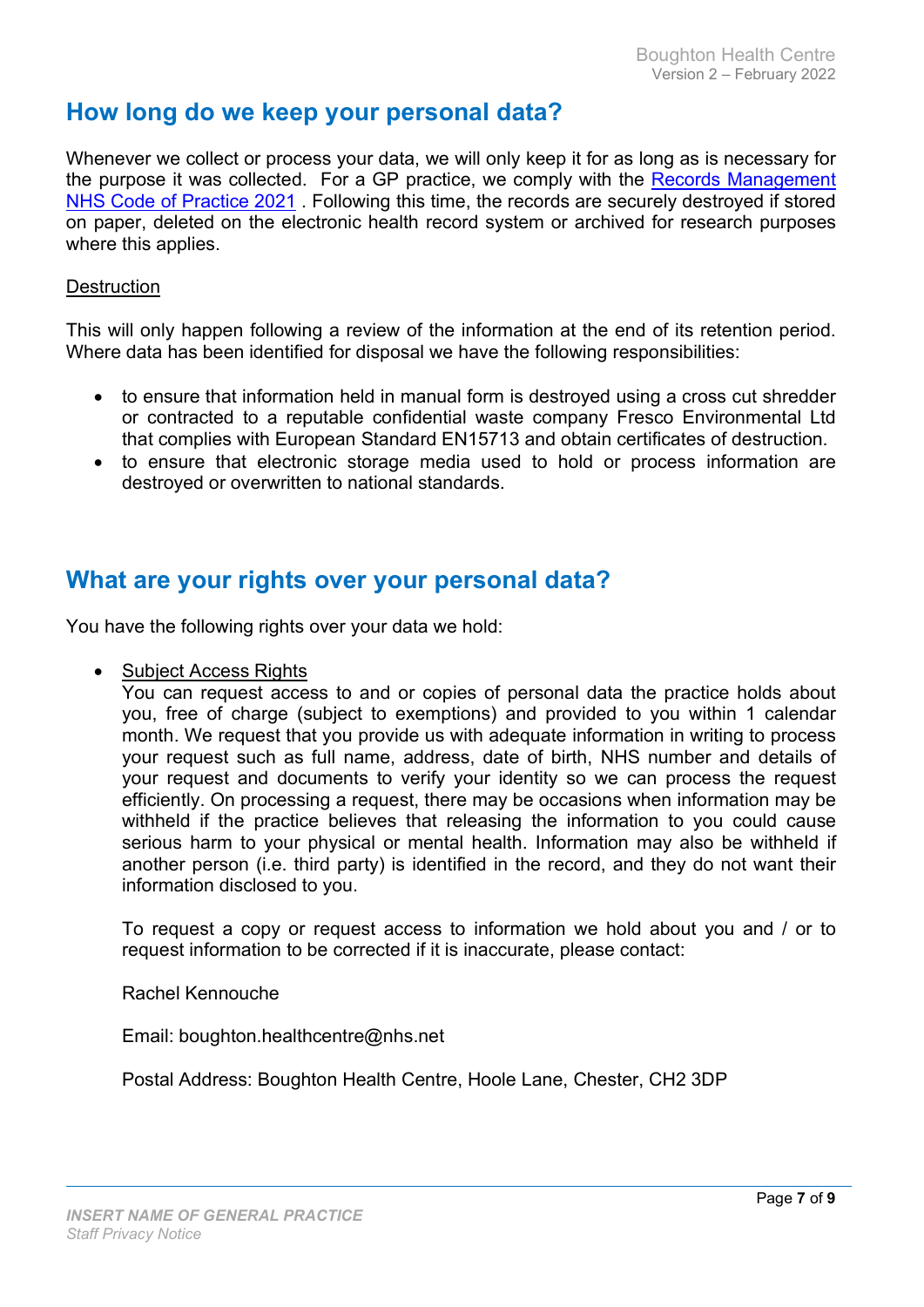• Right to rectification

The correction of personal data when incorrect, out of date or incomplete which must be acted upon within 1 calendar month of receipt of such request. Please ensure the GP practice has the correct contact details for you.

- Right to withdraw consent If we have your explicit consent for any processing we do, you have the right to withdraw that consent at any time.
- Right to Erasure ('be forgotten') If we obtain consent for any processing we do, you have the right to have that data deleted / erased. Please note this does not apply to health records.
- Right to Data Portability If we obtain consent for any processing we do, you have the right to have data provided to you in a commonly used and machine readable format such as excel spreadsheet, csv file.
- Right to object to processing You have the right to object to processing however please note if we can demonstrate compelling legitimate grounds which outweighs the interest of you then processing can continue.
- Right to restriction of processing This right enables individuals to suspend the processing of personal information, for example, if you want to establish its accuracy or the reason for processing it.